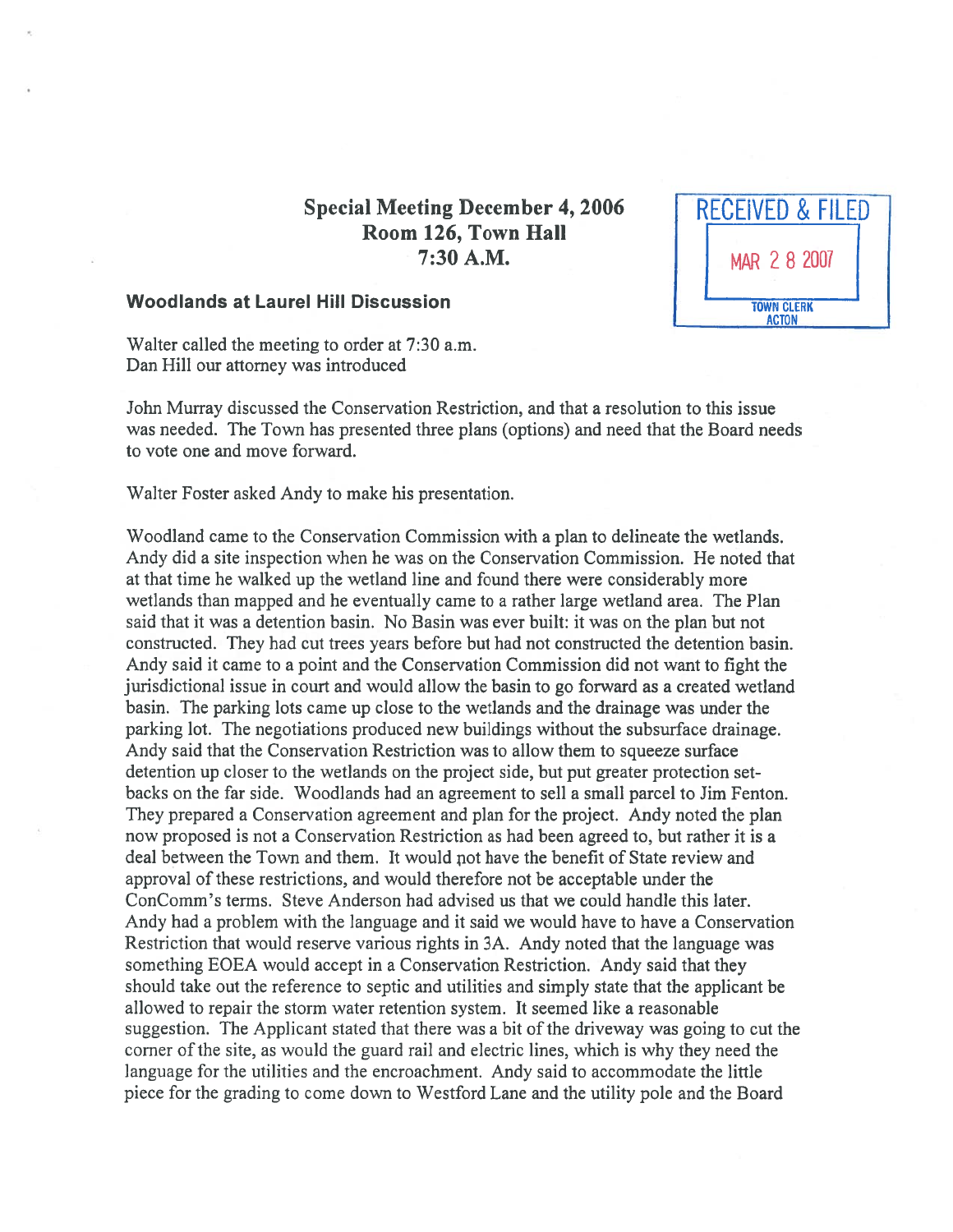could just pull the Conservation Restriction <sup>10</sup> feet away from the roadway and the applicant could leave out the septic language. That did leave an existing pole on the <sup>10</sup> foot line. Don called Andy and said there was <sup>a</sup> problem and to bring it back <sup>15</sup> feet. And Don said make it <sup>13</sup> and every thing is captured. Andy said that it was acceptable and that is why we are back reviewing this.

Walter asked about the three motions. ANDREW MAGEE - Moved to accept the first motion 13-10-5 Compromise Proposal. DORE' HUNTER — second.

David Hale said he was not in favor of this motion. He has to record the papers tomorrow. He only has Mylar's for the <sup>10</sup> foot and the <sup>15</sup> foot Motions. He noted the Conservation Restriction will allow the project to be built. Walter asked if the 10 foot would be acceptable.

David Hale said that the NStar has <sup>a</sup> right of way. He wanted the original <sup>p</sup>lan approved.

ANDREW MAGEE — Moved to vote the 13-10-5 Compromise Proposal. DORE' HUNTER -second.

Andy said that this needs to go to EOEA. David said that the agreemen<sup>t</sup> was that it does not need <sup>t</sup> go to EOEA; they offered to send it to EOEA. They may need to go back for an extension but to record this and voluntary go to EOEA. Andy noted the agreemen<sup>t</sup> had always been to have an EOEA-approved Conservation Restriction.

Andy was comfortable to move forward if they agreed to go to EOEA. He was more comfortable with the 10 foot proposal.

Lauren asked why it was coming so late. David said <sup>a</sup> draft of this has been with the Town since Jan 05. The ZBA has signed off. David said that filing for the Conservation Restriction would have been imprudent because of little changes that are made. They wanted to ge<sup>t</sup> the <sup>p</sup>lans settled before coming for the approval.

Dore' said that the 10 foot was acceptable.

Peter said that if everyone was comfortable

Dan Hill spoke about EOEA guidelines and they feel it is sufficient for public purpose. He could add to this if they were uncomfortable, and noted that this land would not be open for public access.

Dan Hill asked the applicant if Avalon would be happy with the <sup>10</sup> foot proposal. David Hale said yes.

Dore' withdrew the former "13-10-5 Compromise Proposal motion.